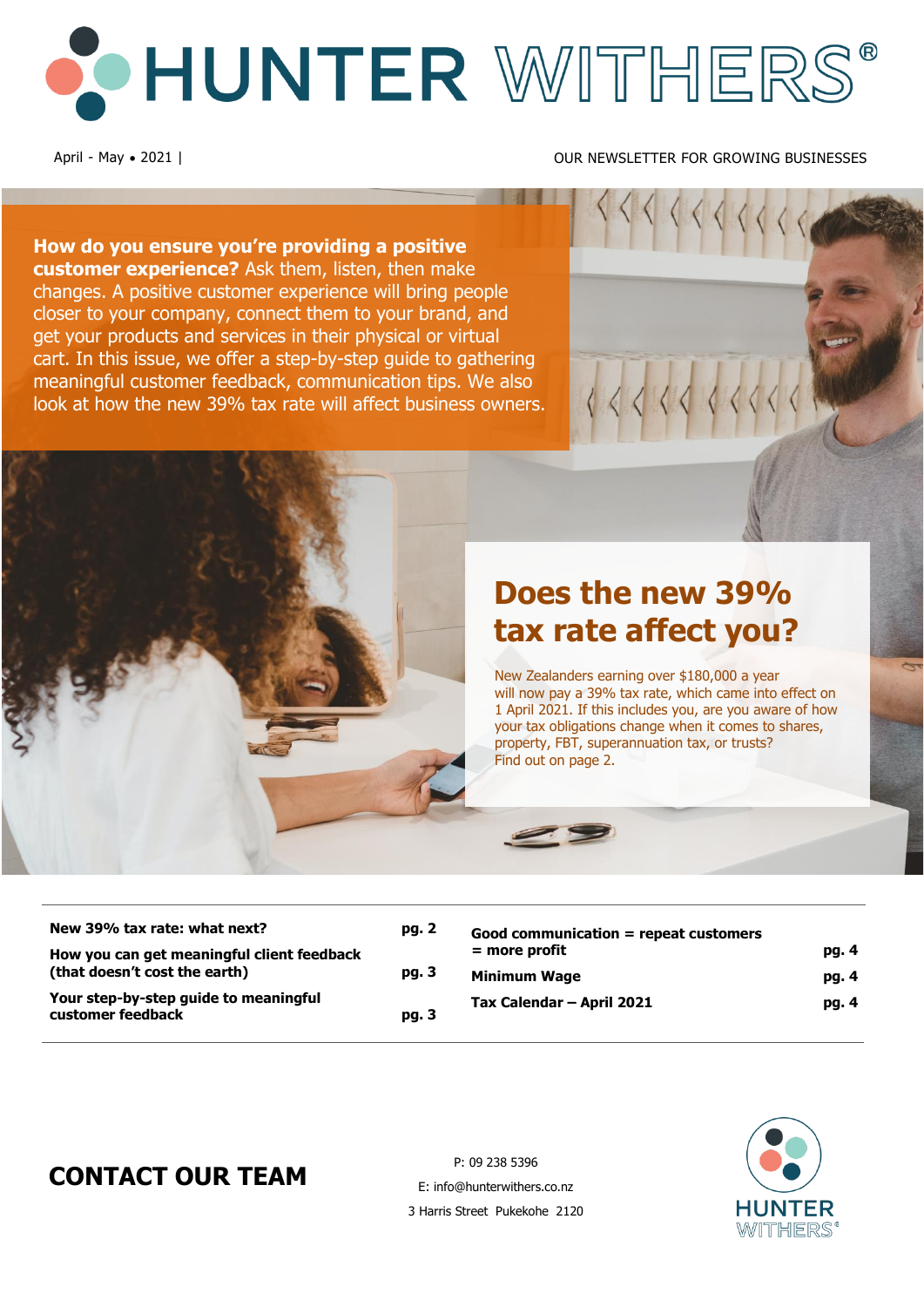## New 39% tax rate: what next?

The new 39% marginal rate that applies to all employment income over \$180,000 is now in force. Consider how the new rate will affect you and your business.

## **The 39% tax rate and…**

#### **TRUSTS?**

From now on, you'll need to disclose a lot more information to Inland Revenue in your annual trust tax returns. The additional information will provide the Government with information on how trusts are being used, particularly with the introduction of the new 39% tax rate. As part of their annual income tax return, trustees will now have to disclose:

- Financial accounting information, including profit and loss statements and balance sheet items

- Loans to related parties
- Information on distributions and settlements made during the income year
- Names and details of settlors from prior years

- Names and details of each person who, under a trust deed, has the power to appoint/dismiss a trustee, to add/remove a beneficiary, or to amend the trust deed.

#### **FBT?**

A new Fringe Benefit Tax (FBT) rate of 63.93% will apply for all-inclusive pay above \$129,681 and the single rate and pooling of non-attributed fringe benefit calculations. The 42.86% rate for nonattributed benefits will no longer apply. Talk to us about your current FBT profile and we can review it together.

#### **RWT and RLWT?**

If you earn interest, this will be taxed at 39% (RWT) from 1 October 2021. If you're selling property covered by the bright-line test, Residential land withholding tax: (RLWT) will increase from 1 April 2021 to 39% (except where the vendor is a company).

#### **BENEFICIARY INCOME FROM A TRUST?**

If you receive beneficiary income from a trust let us know if you'd like to know more about your tax position.

#### **PROPERTY OR SHARES?**

If you are looking to purchase assets such as property or shares, or already have such investments, it would be prudent to assess your overall investment strategy so that it meets your commercial and personal goals, including your tax profile.

Such investments are able to be held in companies or a trust, which have tax rates of 28% and 33% respectively, however on distribution to individuals in most cases the individual's tax rate will effectively be applied.

A strong note of caution - the main reason for any restructuring of your investments should not be due to any perceived tax benefits arising out of the restructure. Any restructuring should be focused on achieving key objectives such as successful commercial, risk, succession, and asset protection outcomes. Talk to us and we can review and assist you with planning to meet your objectives.

#### **SUPERANNUATION CONTRIBUTION TAX?**

Time to check whether you have employees whose Employer Superannuation Contribution Tax (ESCT) and Retirement Savings Contribution Tax (RSCT) rate threshold exceeds \$216,000. The tax rate for these has risen to 39% (as of 1 April 2021).

#### **ADDITIONAL EMPLOYMENT INCOME?**

The tax change applies to all employment income over \$180,000 a year, including bonuses, back pay, redundancy, and retirement payments. As an employer, take account of when additional remuneration to employees may affect their tax obligations and make sure tax is deducted correctly.

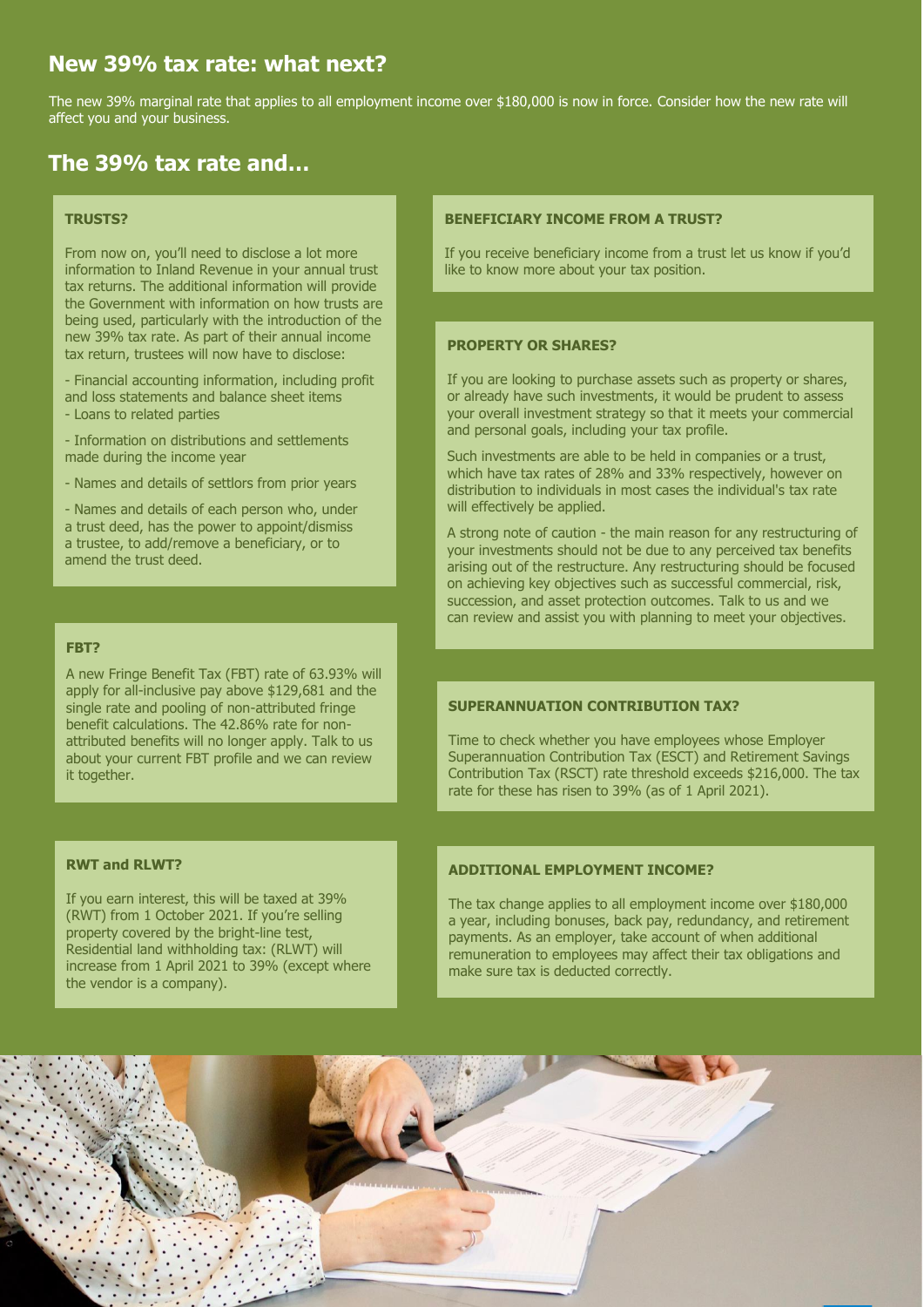## **How you can get meaningful client feedback (that doesn't cost the earth)**

Whether you intuitively know the importance of client feedback or COVID-19 has brought it front of mind, now is a pivotal time to find out what people think of your products and services and ensure you're making meaningful, sustainable progress.

Your clients or customers experience your business in a way you never can. They're an incredible source of knowledge and insight. Push away any fears you have of gaining genuine feedback and use this step-by-step customer feedback guide to propel your business forward.

## **Your step-by-step guide to meaningful customer feedback**

#### **1. Make a list of seven key clients or customers to call for feedback.**

Decide who is going to make the calls or split them between two staff members. Email in advance explaining how committed you are to improving your customer service and experience, that you value their constructive feedback, and would like to interview them via phone or Zoom. Each call should take 10-15 minutes and be focused on their experience with your business.

#### **2. Prepare questions.**

Don't be afraid to have deep discussions with your clients ask open-ended questions such as: "What do we do well? What do you like about working with us/using our service or product?" and "How do you think we could improve?" Take notes during the call or do a Zoom and record it.

#### **3. Be open with your interviewees.**

Reiterate that you're having the conversation because you want to learn. Tell them that anything they can offer will help your business so there's no need to spare your feelings! Remember, any improvements you make to your business based on their feedback is a win for them too.

#### **4. Find the themes.**

Once you have all the feedback in front of you, segment it by theme ie: customer service, processes, or marketing.

#### **5. Engage your team.**

Now it's time to let your management team walk in your clients' shoes. Schedule a meeting to discuss the feedback themes. Don't make any decisions at this point, just let everyone digest and discuss.

#### **6. Wait.**

It's easy to jump into action but everyone needs time to sit with the feedback. Organise a meeting a week later to look more closely to identify worthwhile changes, then make an action plan.

#### **7. Embrace the gift of knowledge.**

Most of the feedback will be positive and open you up to learning, growing, and tweaking your business for the better. It can be hard to hear constructive criticism but once you reflect on it, you'll realise how powerful it is for change.

What Lies Beneath offers client feedback with depth as well as a masterclass for those who want to learn the tricks and bring client feedback skills in-house. Visi[t www.whatliesbeneath.co.nz](https://www.whatliesbeneath.co.nz/)



- **Ange Wallace**, director of [What Lies Beneath,](https://www.whatliesbeneath.co.nz/) client feedback specialists.